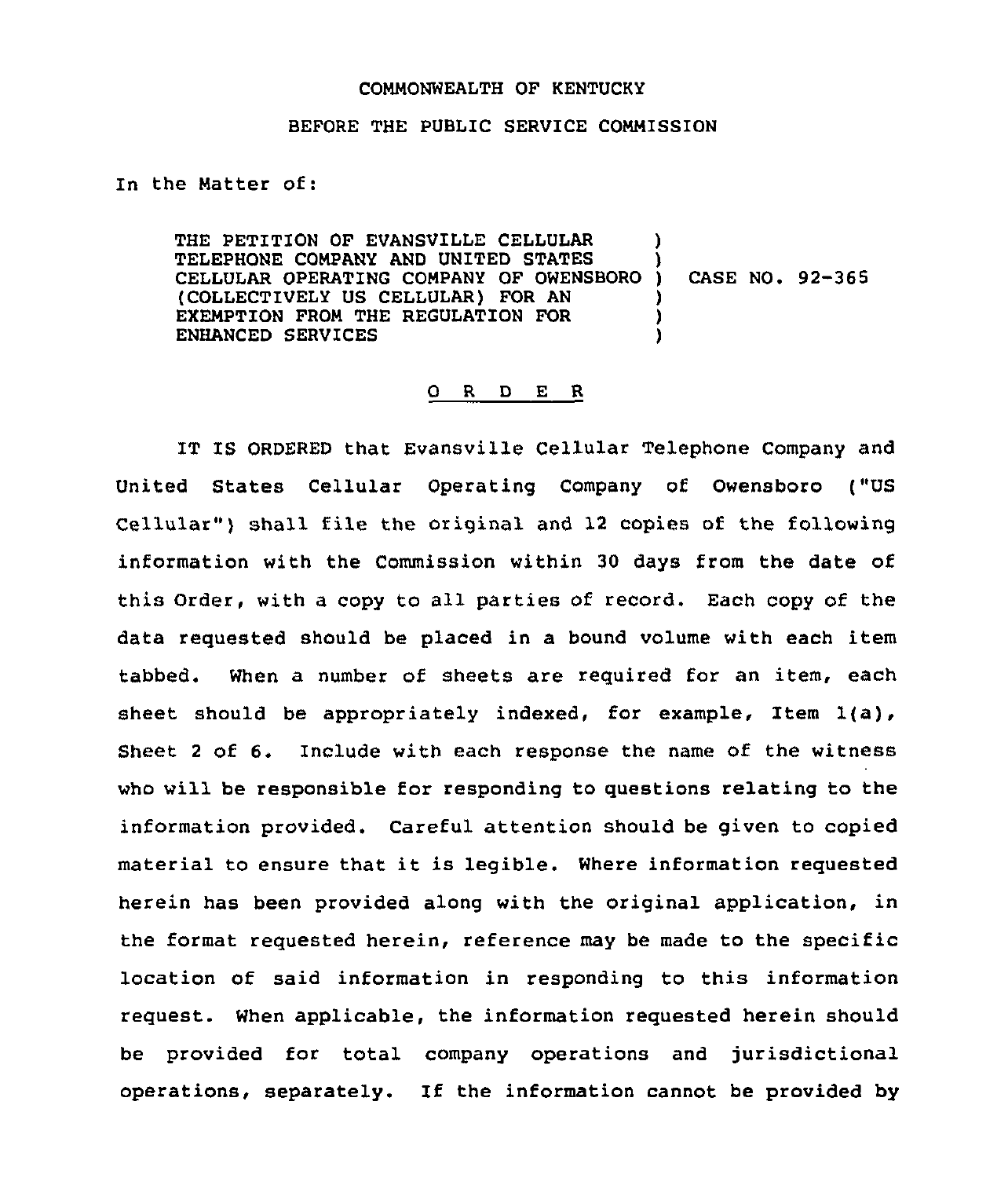the stated date, US Cellular should submit a motion for an extension of time stating the reason a delay is necessary and a date by which the information will be furnished. Such motion will be considered by the Commission.

1. Cellular resellers have been identified by some cellular utilities as potential competitors of enhanced services. The Commission is not aware of any resellers of cellular services, including voice mail, that currently operate within the Commonwealth of Kentucky.

a. If US Cellular is aware of any cellular resellers, identify the services they are reselling and the extent of their market share.

b. If US Cellular is not aware of any cellular resellers, then identify the reasons cellular resellers do not exist in Kentucky or why US Cellular would not be aware of their existence.

US Cellular's application either explicitly, or implicitly, contends that non-cellular voice mail providers compete with US Cellular's voice mail service.

a. Are these non-cellular voice mail providers capable of providing service that is functionally equivalent to that provided by US Cellular?

b. If yes, separately describe any differences, as seen by a cellular service subscriber, that may exist between the services provided by a non-cellular voice mail provider and the

 $-2-$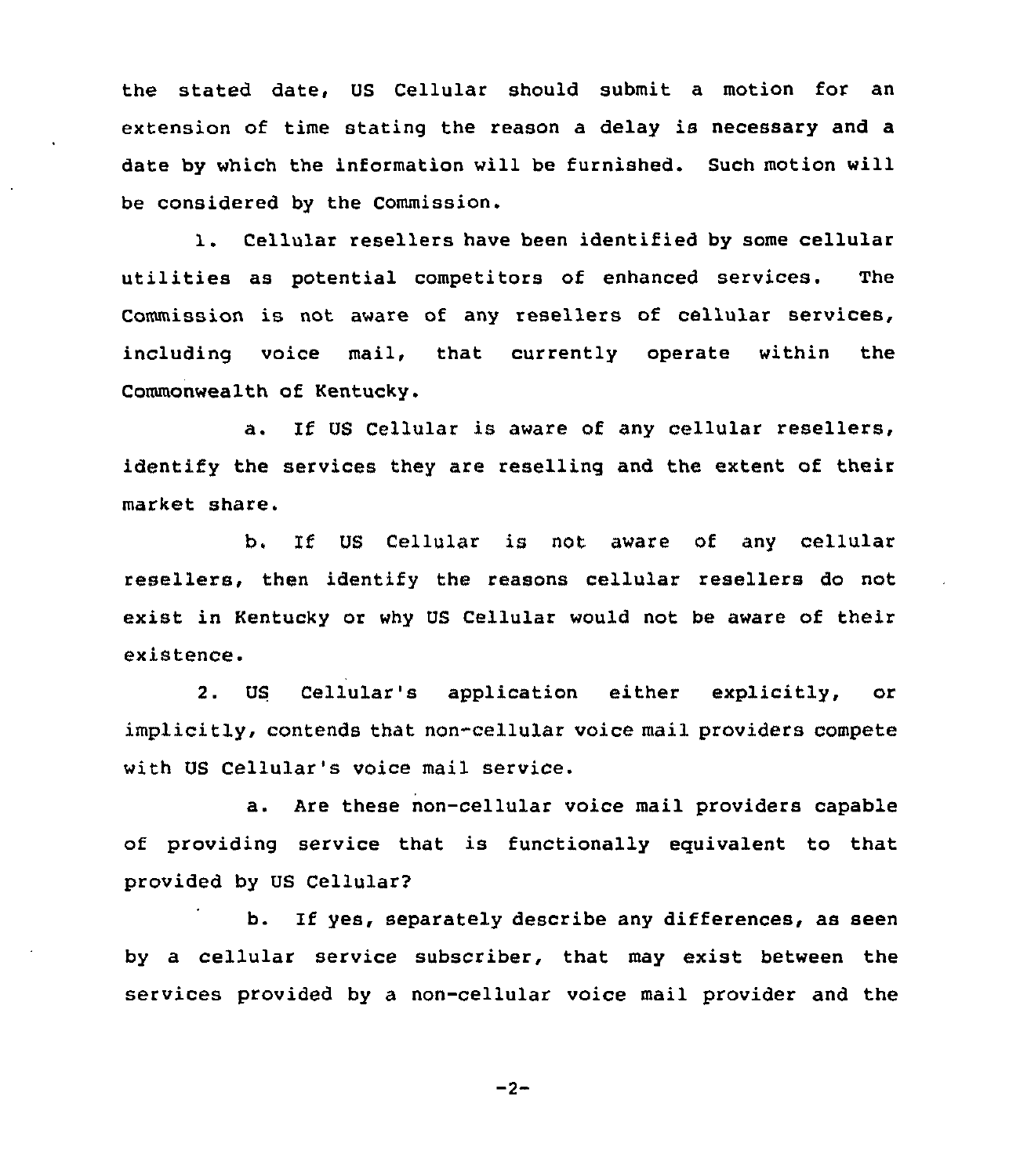voice mail of US Cellular but that do not affect the functional equivalence of the two services.

c. If no, then describe in detail the differences that exist which make the non-cellular voice mail services not functionally equivalent to that provided by US Cellular.

3. Describe in detail the methods by which a US Cellular subscriber may use a competitive voice mail service. Are additional services (e.g., call forwarding) required to be purchased from US Cellular before a competitor may provide a functionally equivalent voice mail service? If so, list these services.

4. Identify every existing company that is perceived to be a competitor.

5. If possible, provide the prices of those service features and/or service packages offered by your competitors that compete with your service features and/or packages.

6. Provide the overall price of your minimum service package as well as any more advanced service packages offering additional service features. Also, provide a breakout of the prices of the individual service features which make up the minimum service package and all other service packages.

7. May any service feature included in a service package, other than the minimum service package, be purchased individually or separately2

a. If so, list each feature and its price.

-3-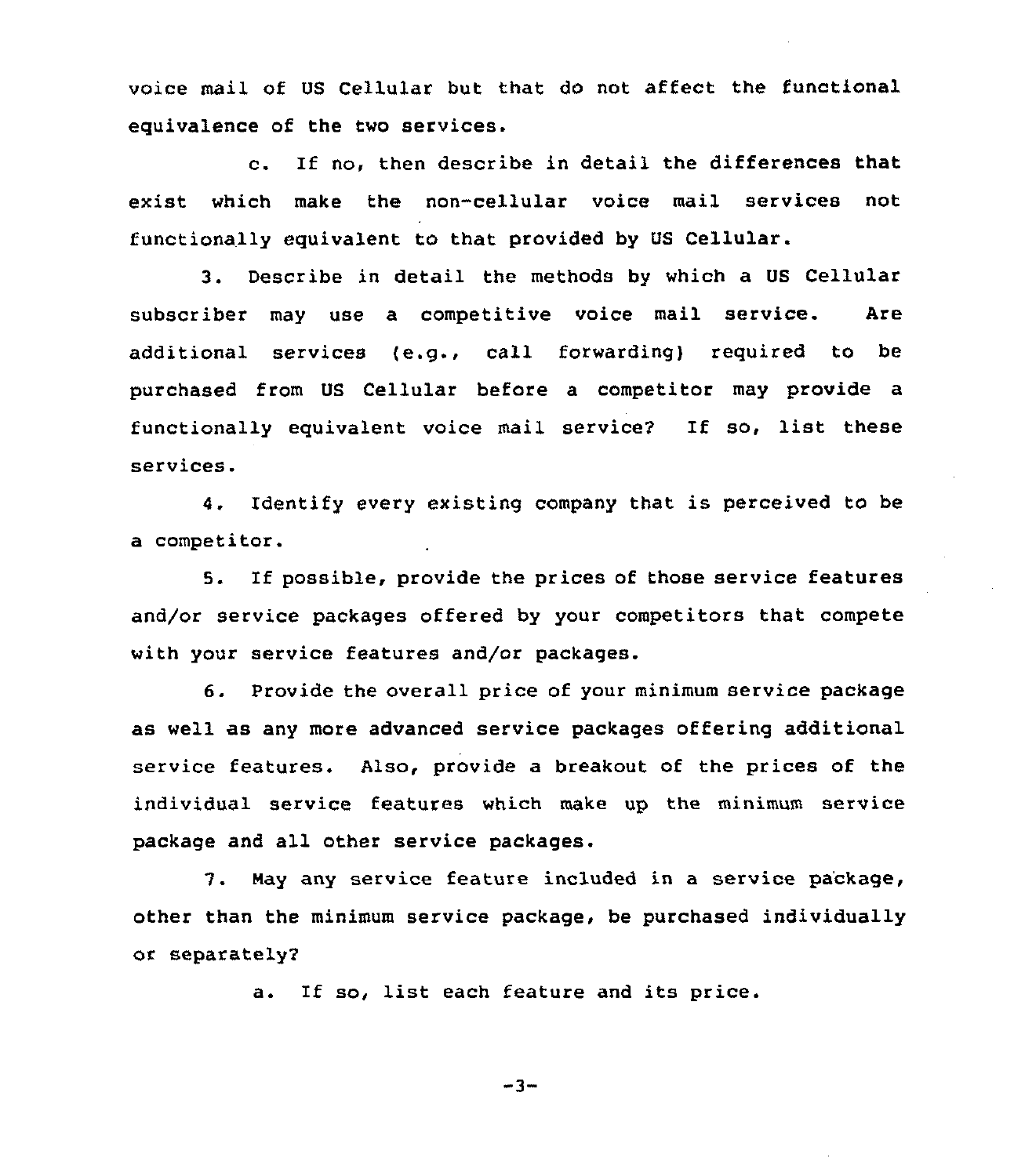b. If not, is there a technical reason or some other reason? Explain. Also, provide a list of these features and their prices.

8. Are there any service features that may be purchased individually or separately that are not included in the minimum or more advanced service packages? If so, provide a listing and their prices.

9. Are there any service features which may be purchased separately as well as in conjunction with other features in a service package2 If so, are there price differences for these service features between the different purchasing options? If so, provide a table illustrating the price differences.

10. Do you market any of your enhanced service features to:

a. Any non-cellular subscribing customers? If so, provide a listing of the type of customer (small business, high volume business, traveling business sales personnel, residential, etc.), the features primarily marketed to each type of customer and feature prices.

(1) Are these service offerings and prices different from those marketed to your own service subscribers2 Explain any differences.

b. <sup>A</sup> cellular subscriber belonging to another cellular company2 If so, provide <sup>a</sup> listing of the type of customer (small business, high volume business, traveling business sales personnel, residential, etc.), the features primarily marketed to each type of customer and feature prices.

 $-4-$